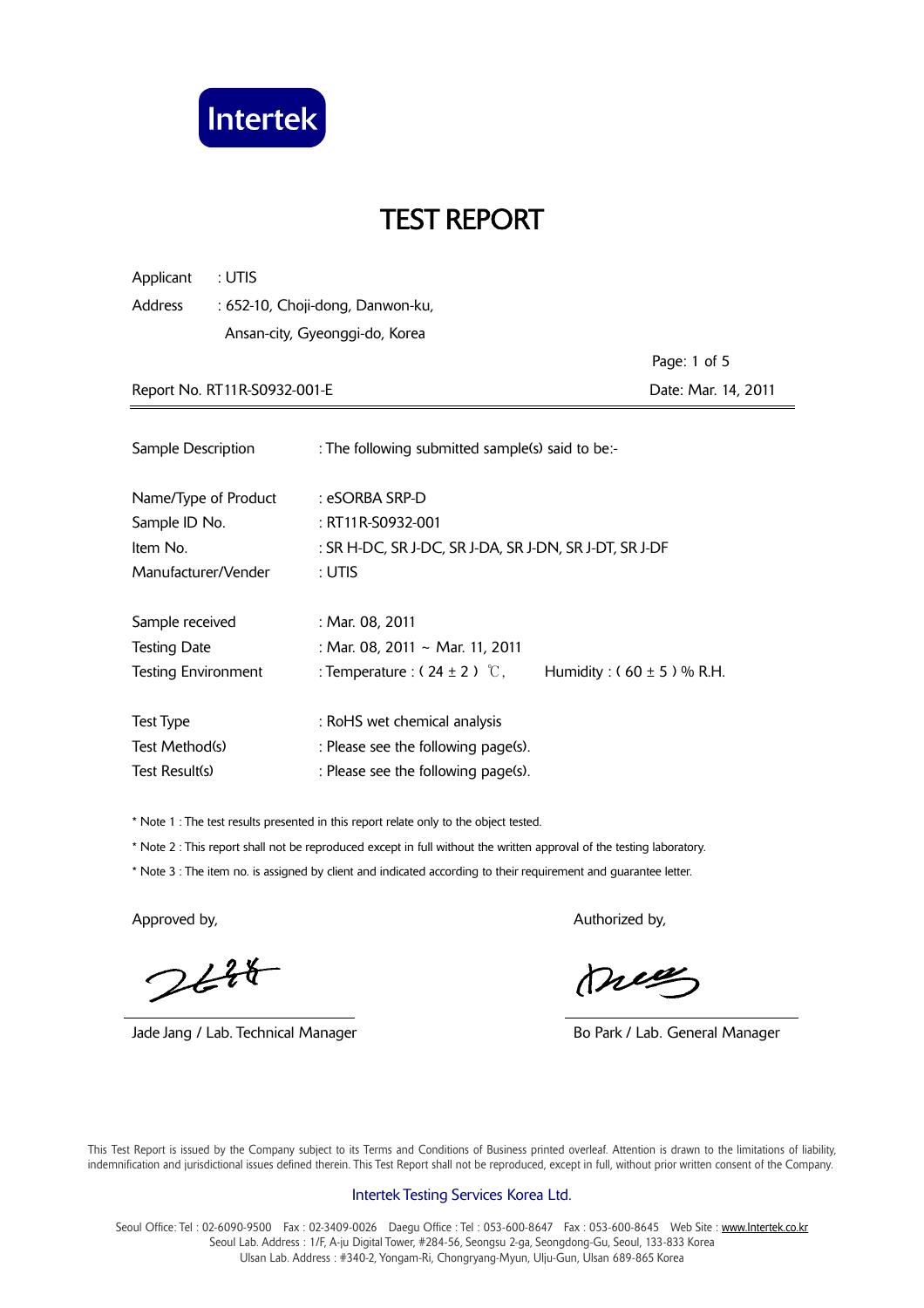

Report No. RT11R-S0932-001-E **Date: Mar. 14, 2011** 

Page: 2 of 5

Sample ID No. : RT11R-S0932-001 Sample Description : eSORBA SRP-D

| <b>Test Item</b>                                           | Unit  | <b>Test Method</b>                                                                                                           | <b>MDL</b>     | Result |
|------------------------------------------------------------|-------|------------------------------------------------------------------------------------------------------------------------------|----------------|--------|
| Cadmium (Cd)                                               | mg/kg | With reference to                                                                                                            | 0.5            | N.D.   |
| Lead (Pb)                                                  | mg/kg | IEC 62321 Edition 1.0: 2008,<br>by acid digestion and                                                                        | 5              | N.D.   |
| Mercury (Hg)                                               | mg/kg | determined by ICP-OES                                                                                                        | $\overline{2}$ | N.D.   |
| Hexavalent Chromium (Cr <sup>6+</sup> )<br>(For non-metal) | mg/kg | With reference to<br>IEC 62321 Edition 1.0 : 2008,<br>by alkaline digestion and<br>determined by UV-VIS<br>Spectrophotometer | 1              | N.D.   |
| Polybrominated Biphenyl (PBBs)                             |       |                                                                                                                              |                |        |
| Monobromobiphenyl                                          | mg/kg | With reference to<br>IEC 62321 Edition 1.0 : 2008,<br>by solvent extraction and<br>determined by GC/MS                       | 5              | N.D.   |
| Dibromobiphenyl                                            | mg/kg |                                                                                                                              | 5              | N.D.   |
| Tribromobiphenyl                                           | mg/kg |                                                                                                                              | 5              | N.D.   |
| Tetrabromobiphenyl                                         | mg/kg |                                                                                                                              | 5              | N.D.   |
| Pentabromobiphenyl                                         | mg/kg |                                                                                                                              | 5              | N.D.   |
| Hexabromobiphenyl                                          | mg/kg |                                                                                                                              | $\overline{5}$ | N.D.   |
| Heptabromobiphenyl                                         | mg/kg |                                                                                                                              | 5              | N.D.   |
| Octabromobiphenyl                                          | mg/kg |                                                                                                                              | 5              | N.D.   |
| Nonabromobiphenyl                                          | mg/kg |                                                                                                                              | 5              | N.D.   |
| Decabromobiphenyl                                          | mg/kg |                                                                                                                              | $\overline{5}$ | N.D.   |
| Polybrominated Diphenyl Ether (PBDEs)                      |       |                                                                                                                              |                |        |
| Monobromodiphenyl ether                                    | mg/kg |                                                                                                                              | 5              | N.D.   |
| Dibromodiphenyl ether                                      | mg/kg |                                                                                                                              | $\overline{5}$ | N.D.   |
| Tribromodiphenyl ether                                     | mg/kg |                                                                                                                              | 5              | N.D.   |
| Tetrabromodiphenyl ether                                   | mg/kg | With reference to<br>IEC 62321 Edition 1.0: 2008,<br>by solvent extraction and<br>determined by GC/MS                        | 5              | N.D.   |
| Pentabromodiphenyl ether                                   | mg/kg |                                                                                                                              | $\overline{5}$ | N.D.   |
| Hexabromodiphenyl ether                                    | mg/kg |                                                                                                                              | $\overline{5}$ | N.D.   |
| Heptabromodiphenyl ether                                   | mg/kg |                                                                                                                              | $\overline{5}$ | N.D.   |
| Octabromodiphenyl ether                                    | mg/kg |                                                                                                                              | $\overline{5}$ | N.D.   |
| Nonabromodiphenyl ether                                    | mg/kg |                                                                                                                              | 5              | N.D.   |
| Decabromodiphenyl ether                                    | mg/kg |                                                                                                                              | $\overline{5}$ | N.D.   |

Tested by : Nikkie Lee, Leo Kim, Ellen Jung, Jessica Kang

Notes :  $\text{mg/kg} = \text{ppm} = \text{parts per million}$  $\leq$  = Less than  $N.D. = Not detected ( **MDL**)$ MDL = Method detection limit

 This Test Report is issued by the Company subject to its Terms and Conditions of Business printed overleaf. Attention is drawn to the limitations of liability, indemnification and jurisdictional issues defined therein. This Test Report shall not be reproduced, except in full, without prior written consent of the Company.

#### Intertek Testing Services Korea Ltd.

Seoul Office: Tel: 02-6090-9500 Fax: 02-3409-0026 Daegu Office: Tel: 053-600-8647 Fax: 053-600-8645 Web Site: www.Intertek.co.kr Seoul Lab. Address : 1/F, A-ju Digital Tower, #284-56, Seongsu 2-ga, Seongdong-Gu, Seoul, 133-833 Korea Ulsan Lab. Address : #340-2, Yongam-Ri, Chongryang-Myun, Ulju-Gun, Ulsan 689-865 Korea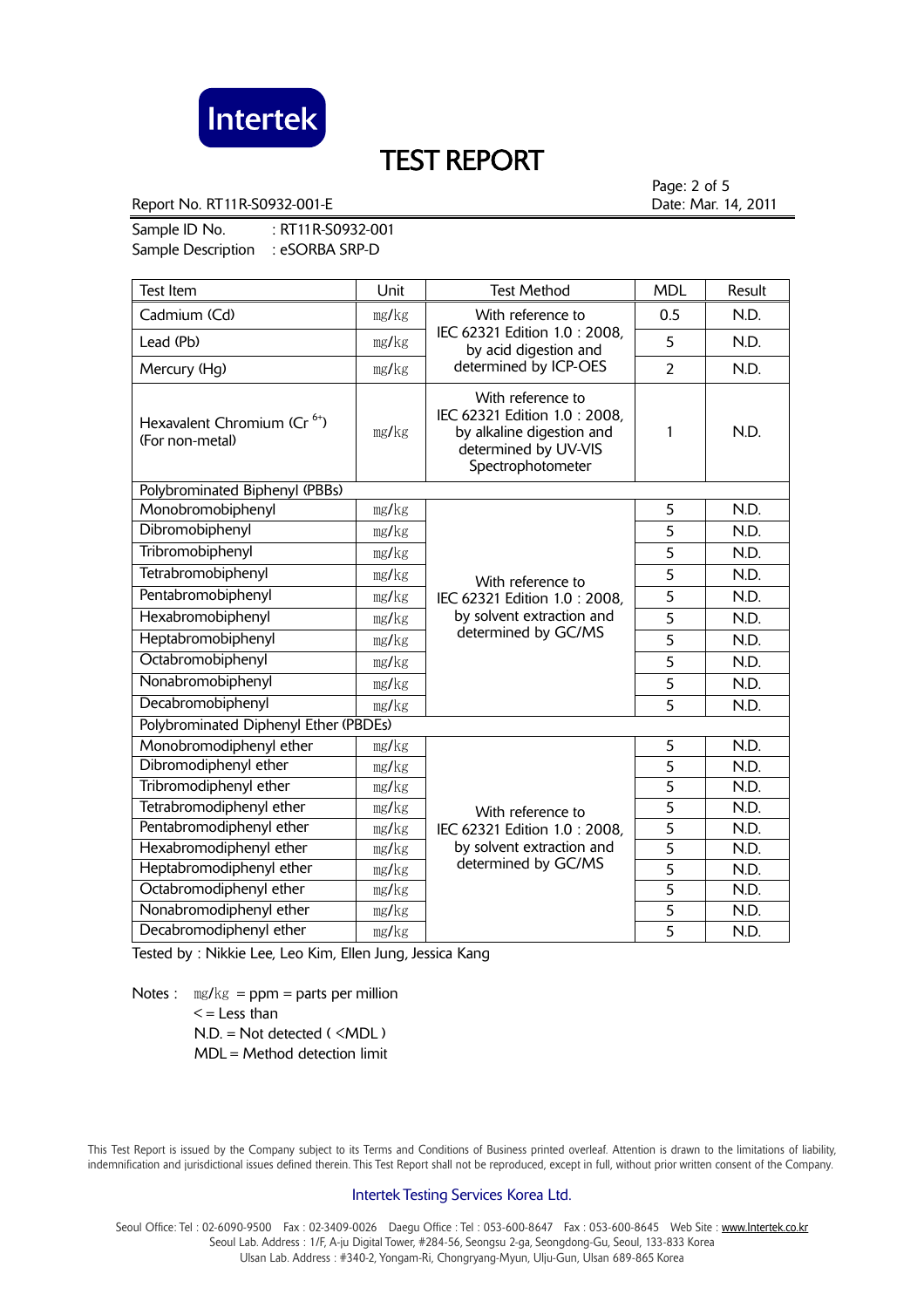

Report No. RT11R-S0932-001-E **Date: Mar. 14, 2011** 

Sample ID No. : RT11R-S0932-001 Sample Description : eSORBA SRP-D

Test Item **Test Item** Internal Unit | Test Method | MDL | Result Bromine (Br) ㎎/㎏ With reference to EN 14582 by oxygen combustion with bomb and determined by IC 30 N.D. Chlorine (Cl) ㎎/㎏ With reference to EN 14582, by oxygen combustion with bomb and determined by IC 30 N.D. Fluorine (F) ㎎/㎏ With reference to EN 14582, by oxygen combustion with bomb and determined by IC 30 N.D.  $I$ odine (I)  $mg/kg$ With reference to EN 14582, by oxygen combustion with bomb and determined by IC 30 N.D.

Tested by : Nikkie Lee

Notes :  $\text{mg/kg} = \text{ppm} = \text{parts per million}$  $\leq$  = Less than N.D. = Not detected ( <MDL ) MDL = Method detection limit

\* View of sample as received;-



 This Test Report is issued by the Company subject to its Terms and Conditions of Business printed overleaf. Attention is drawn to the limitations of liability, indemnification and jurisdictional issues defined therein. This Test Report shall not be reproduced, except in full, without prior written consent of the Company.

#### Intertek Testing Services Korea Ltd.

Seoul Office: Tel : 02-6090-9500 Fax : 02-3409-0026 Daegu Office : Tel : 053-600-8647 Fax : 053-600-8645 Web Site : www.Intertek.co.kr Seoul Lab. Address : 1/F, A-ju Digital Tower, #284-56, Seongsu 2-ga, Seongdong-Gu, Seoul, 133-833 Korea Ulsan Lab. Address : #340-2, Yongam-Ri, Chongryang-Myun, Ulju-Gun, Ulsan 689-865 Korea

Page: 3 of 5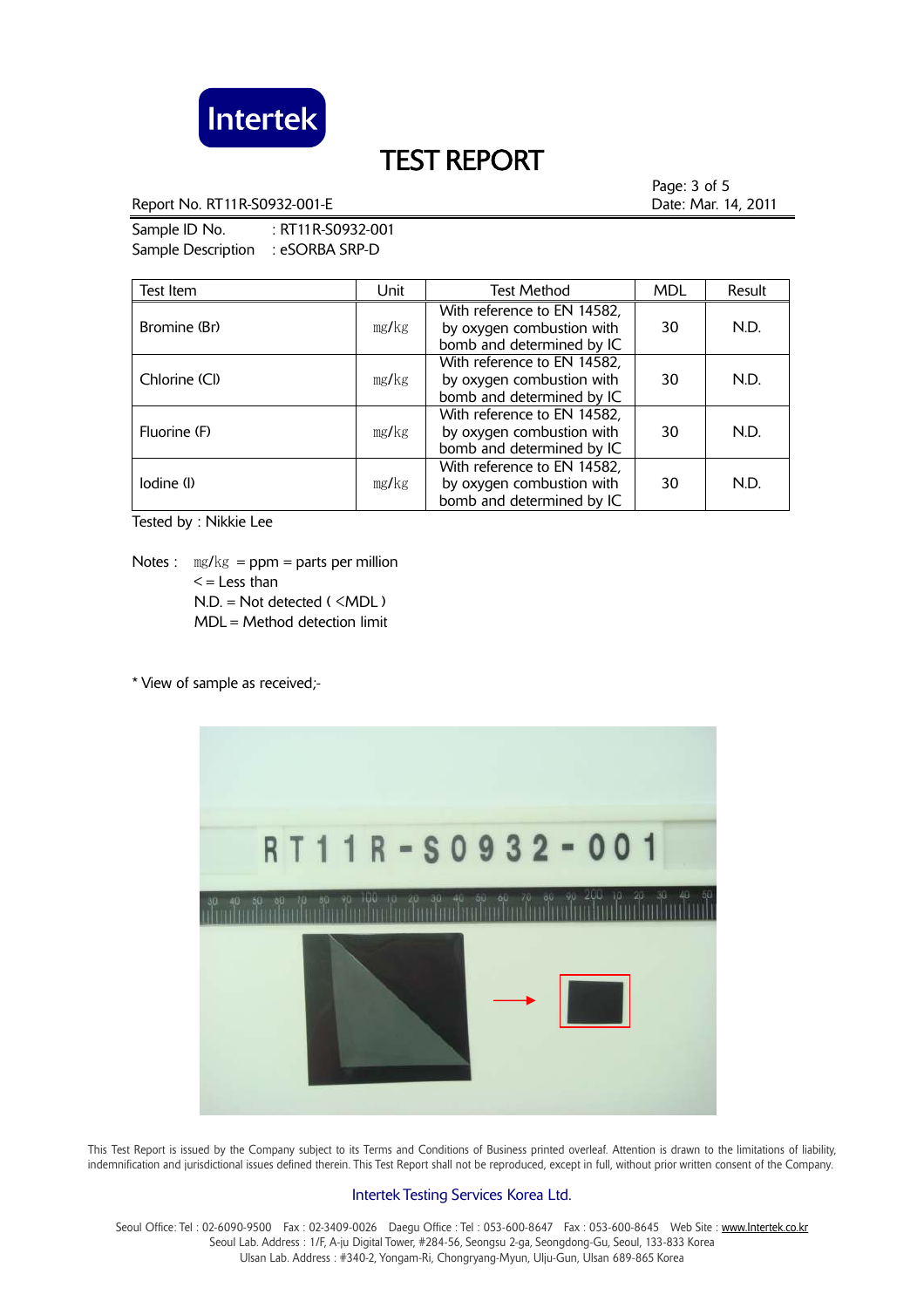

Report No. RT11R-S0932-001-E **Date: Mar. 14, 2011** 

Sample ID No. : RT11R-S0932-001 Sample Description : eSORBA SRP-D

Page: 4 of 5



Remarks :

\*1 : List of appropriate acid:

| Material    | Acid added for digestion                                       |
|-------------|----------------------------------------------------------------|
| Polymers    | $HNO3 HCl, HF, H2O2, H3BO3$                                    |
| Metals      | $HNO3$ , HCI, HF                                               |
| Electronics | $HNO3$ , HCI, H <sub>2</sub> O <sub>2</sub> , HBF <sub>4</sub> |

 This Test Report is issued by the Company subject to its Terms and Conditions of Business printed overleaf. Attention is drawn to the limitations of liability, indemnification and jurisdictional issues defined therein. This Test Report shall not be reproduced, except in full, without prior written consent of the Company.

#### Intertek Testing Services Korea Ltd.

Seoul Office: Tel : 02-6090-9500 Fax : 02-3409-0026 Daegu Office : Tel : 053-600-8647 Fax : 053-600-8645 Web Site : www.Intertek.co.kr Seoul Lab. Address : 1/F, A-ju Digital Tower, #284-56, Seongsu 2-ga, Seongdong-Gu, Seoul, 133-833 Korea Ulsan Lab. Address : #340-2, Yongam-Ri, Chongryang-Myun, Ulju-Gun, Ulsan 689-865 Korea